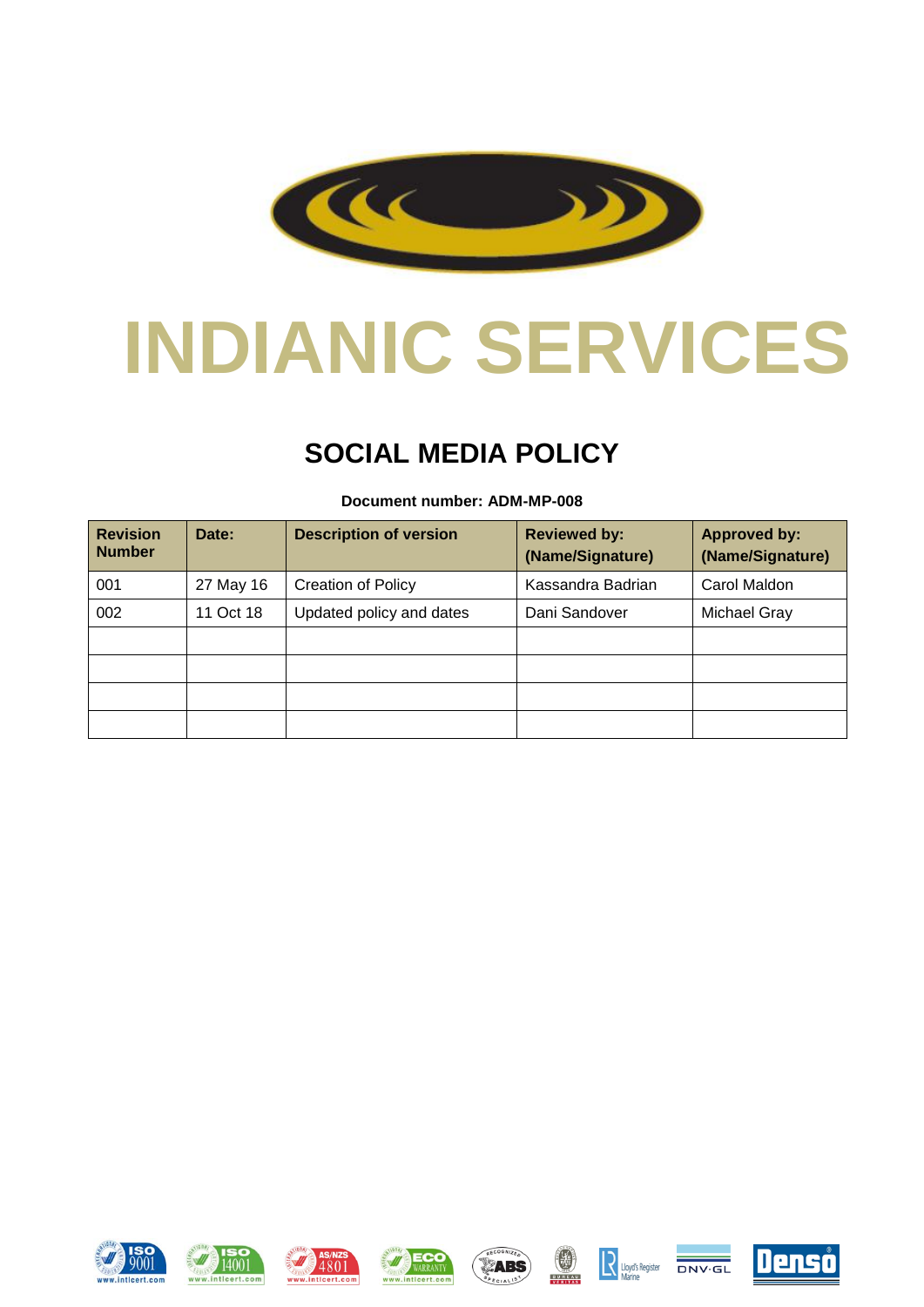

## **Table of Contents**

<span id="page-1-0"></span>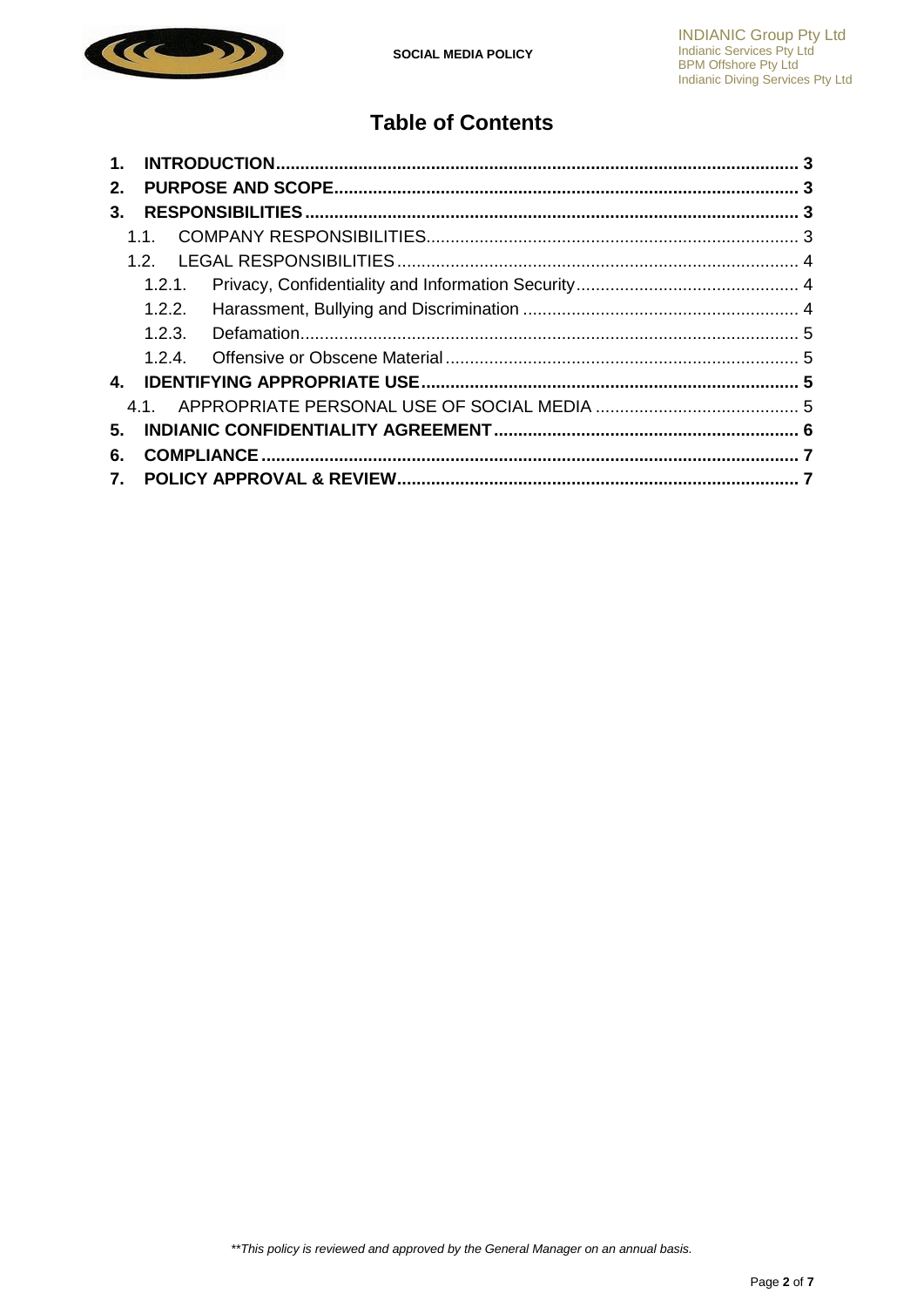

## **1. INTRODUCTION**

The policy should be read in conjunction with the Indianic Confidentiality Agreement – HR-AD-001. It applies to all Indianic employees, including management, clients and subcontractors.

The policy provides a guideline for employees to use social media in an appropriate manner. For the purpose of the policy, the definition of 'social media' or 'social network(s/ing)' refers to: blogs, microblogs, chat rooms, electronic newsletters, online forums, social networking sites (e.g. Facebook, Twitter, Instagram etc.) and/or other sites and services which allow users to share information with others in an unrestricted manner.

The policy has been developed for mutual protection. By not complying with the policy and disregarding the provided information and guidelines, employees or subcontractors could potentially incriminate both the company and employees and subcontractors.

## <span id="page-2-0"></span>**2. PURPOSE AND SCOPE**

Social media should not be used as a forum for management, employees or subcontractors of Indianic to broadcast their problems or complaints with the company, post personal or incriminating details/information about employees or publish any information about the company and/or its clients (such as plans, policies, procedures or systems) which is classified as confidential. Social media is also forbidden to be used to abuse, bullying, discriminate against or sexually harass other employees.

Due to the industry which Indianic is in, Indianic work with some high priority clients whom require confidentiality and maturity from Indianic employees when carrying out works. It is for the reason that it is essential that employees abide by the policy (as well as all other Indianic policies) at all times. Failure to do so will have consequences and may result in termination of employment in extreme circumstances.

The policy contains a list of guiding principles to things that Indianic employees or subcontractors should avoid and how they should conduct themselves on social media when in possession of information or knowledge about the company that may be confidential.

## <span id="page-2-1"></span>**3. RESPONSIBILITIES**

Indianic employees or subcontractors are required to be aware of, to understand and to abide by the responsibilities of their job role when conducting themselves both within the workplace and on site. Employees' responsibilities are outlined within Indianic's company policies. State and Federal laws regarding conduct in the workplace should also be upheld at all times.

#### <span id="page-2-2"></span>**3.1. COMPANY RESPONSIBILITIES**

Indianic has several policies that required Indianic employees to read and to abide by. It contain information and advices of the responsibilities and expected conduct of everyone working within Indianic.

Employees are to refer to these documents to ensure that they are aware of their responsibilities, depending on which aspect of the company operations in which they are involved;

- [Code of Conduct Policy –](file://///INDIANICDC/Forms/Library/Policies/OHS-POL-003%20Rev%20009%20Code%20of%20Conduct%20Policy.pdf) OHS-POL-003
- [Code of Ethics Policy –](file://///INDIANICDC/Forms/Library/Policies/WorkInProgress/OHS-POL-004_1%20Code%20of%20Ethics%20Policy.docx) OHS-POL-004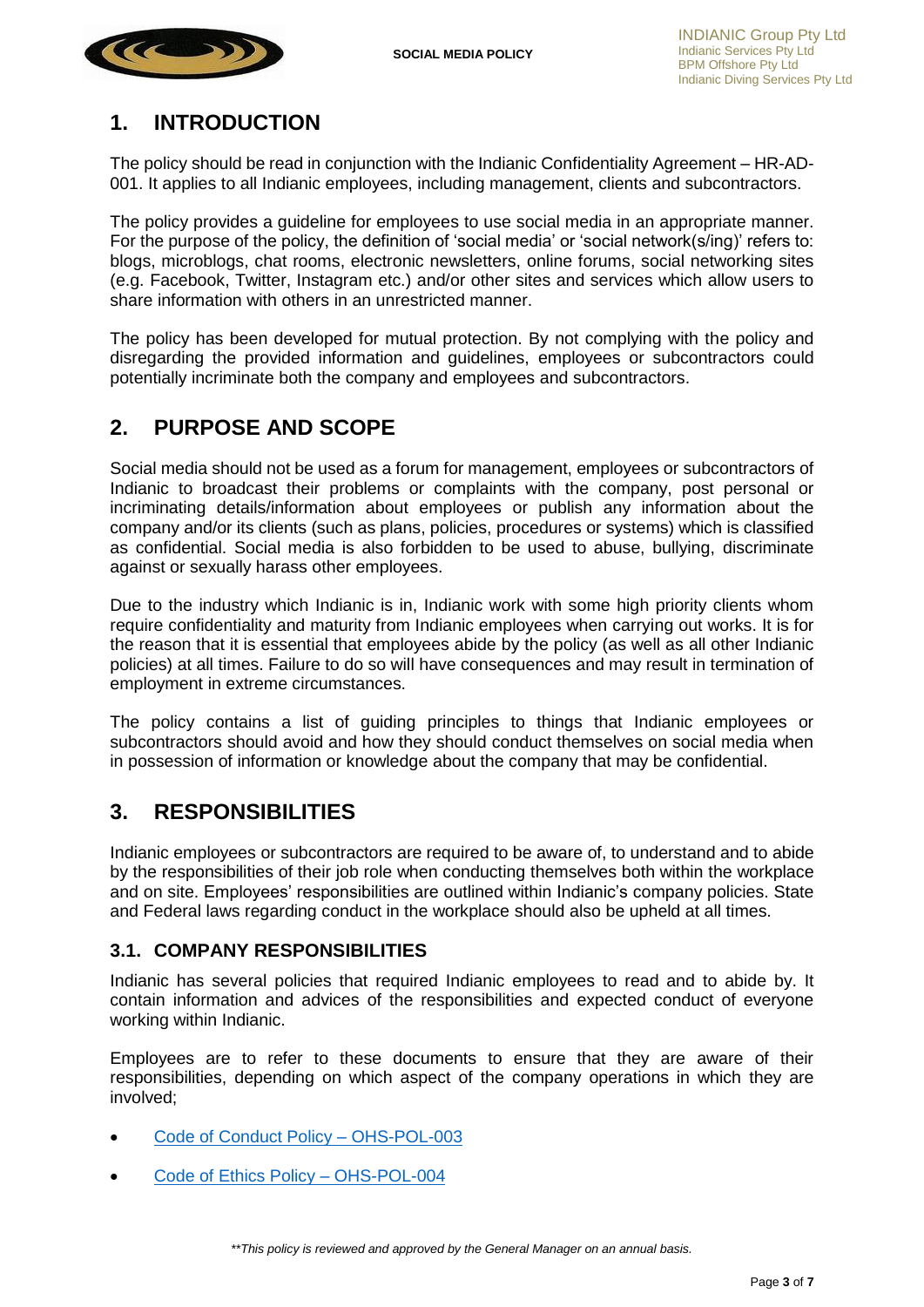

- [Sexual Harassment Policy –](file://///INDIANICDC/Forms/Library/Policies/WorkInProgress/OHS-POL-002_6%20Sexual%20Harassment%20Policy.docx) OHS-POL-002
- [Industrial Relations Policy –](file://///INDIANICDC/Forms/Library/Policies/IR-POL-001_4%20Industrial%20Relations%20Policy.pdf) IR-POL-001
- [IT Security Plan –](file://///INDIANICDC/Forms/Library/Plans/OSH-AP-007%20Rev%20003%20IT%20-%20Security%20Plan.docx) OHS-AP-007
- Employee Relations & Social Impact Management Plan ADM-MP-002
- Confidentiality Agreement HR-AD-001

These documents are primarily related to Social Media Policy and its rights to privacy and confidentiality. Indianic employees and subcontractors are required to read these documents and a copy of these documents can be obtain from HR Officer.

#### <span id="page-3-0"></span>**3.2. LEGAL RESPONSIBILITIES**

Indianic employees and subcontractors have an obligation to uphold the laws and legislations existing in both States and Federal Government of Australia. Committal of any of these offences will result in receipt of warnings and in some cases, will result in termination of employment and/or law enforcement being notified if the behaviour is continued.

#### <span id="page-3-1"></span>**3.2.1.PRIVACY, CONFIDENTIALITY AND INFORMATION SECURITY**

Indianic's policies on privacy, confidentiality and security should be followed at all times when an employee is in possession of confidential information about the company or its subsidiaries. The *Privacy Act of 1988* should also be followed at all times.

Employees are not to publish any conversations or information that is deemed confidential or classified or in reference to the company's internal matters on social media.

Personal information about employees, clients or subcontractors are not be made available on social media unless the person whose information is being published has provided consent to the use and disclosure of their personal information.

#### <span id="page-3-2"></span>**3.2.2.HARASSMENT, BULLYING AND DISCRIMINATION**

The *Fair Work Act of 2009 (Cth)* covers many workplace issues, including harassment, bullying and discrimination.

Indianic's policy on workplace sexual harassment, bullying and discrimination as outlined in the [Code of Conduct Policy –](file://///INDIANICDC/Forms/Library/Policies/WorkInProgress/OHS-POL-003_9%20Code%20of%20Conduct%20Policy.docx) OHS-POL-003, the [Code of Ethics Policy –](file://///INDIANICDC/Forms/Library/Policies/WorkInProgress/OHS-POL-004_1%20Code%20of%20Ethics%20Policy.docx) OHS-POL-004 and the [Sexual Harassment Policy –](file://///INDIANICDC/Forms/Library/Policies/WorkInProgress/OHS-POL-002_6%20Sexual%20Harassment%20Policy.docx) OHS-POL-002 applies to both online and in the workplace.

Workplace harassment, bullying and discrimination includes any bullying or harassing comments employees make online or in the workplace to other employees, management, clients or subcontractors. It applies both inside and outside office hours.

Discrimination is defined as taking adverse action against someone because of a person's race, ethnicity, gender, age, sexual preference, marital status, pregnancy, religion or political opinion. Any actions or comments of discriminations are forbidden within Indianic.

All employees are expected to treat their colleagues with respect and dignity and must ensure that their behaviour cannot be considered bullying, harassment or discrimination.

Abusive, harassing or threatening behaviour on social media towards another employee will result in disciplinary action being taken.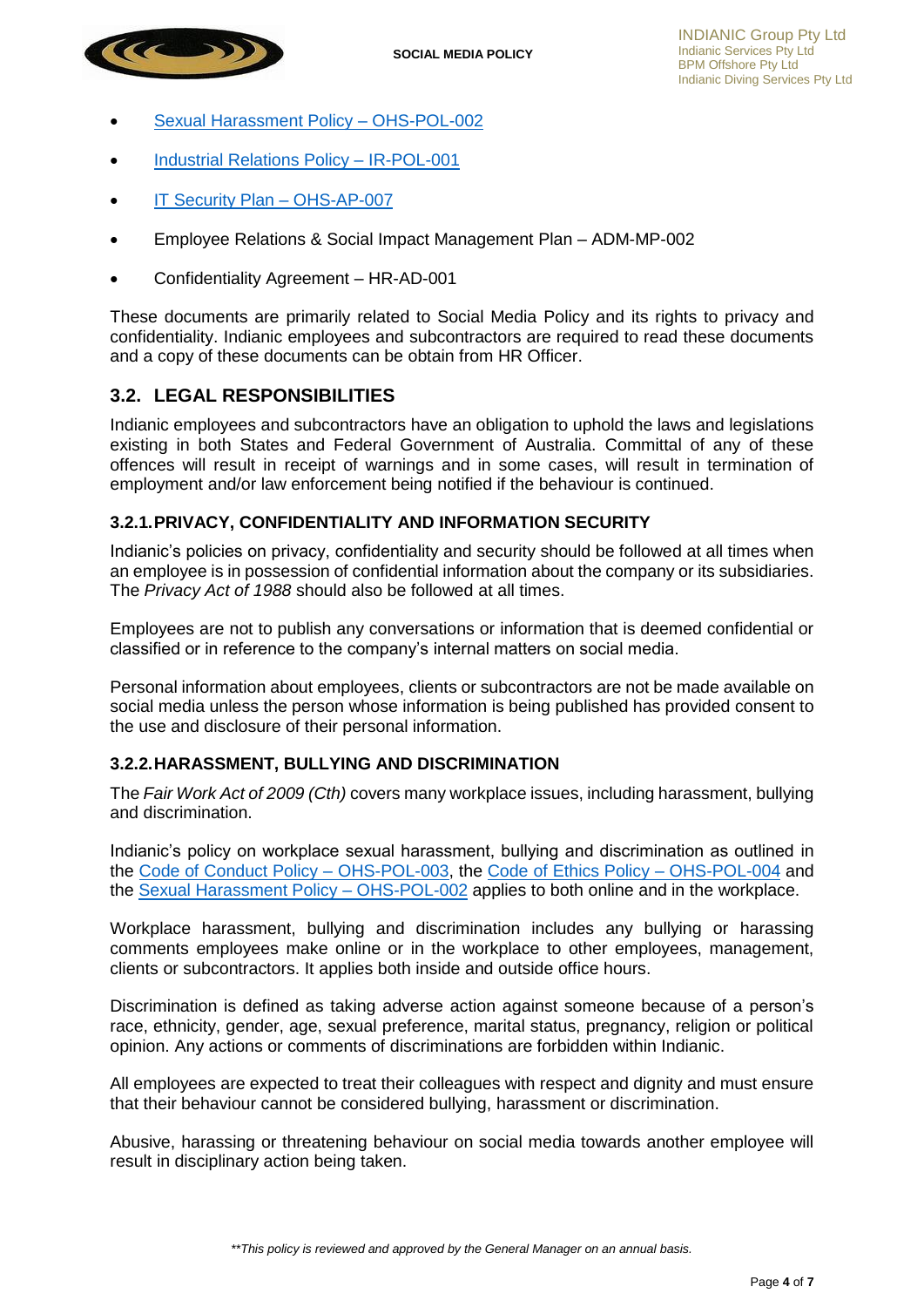<span id="page-4-3"></span>

#### <span id="page-4-0"></span>**3.2.3.DEFAMATION**

In accordance with the *Defamation Act of 2005,* employees are to refrain from publishing material that may cause injury to another person, Indianic, or Indianic's reputation. If such is done, disciplinary action may be taken and depending on the circumstances. This action can advance to legal proceedings.

#### <span id="page-4-1"></span>**3.2.4.OFFENSIVE OR OBSCENE MATERIAL**

Offensive or obscene material on social media that is directed towards or in reference to Indianic in a defaming manner or is used to harass or making another employee uncomfortable is strictly prohibited. Material that is offensive or obscene may also breach relevant online classification laws if the content is pornographic, sexually suggestive, harassing, hateful, racist, sexist, abusive or discriminatory.

## <span id="page-4-2"></span>**4. IDENTIFYING APPROPRIATE USE**

There is an 'appropriate' and an 'inappropriate' manner in which to use social media. As the presence of online social networking is so large, and people feel so free to air their thoughts and opinions, many employers nowadays often look at employees or potential employee's social networking profiles in order to gain an idea or better understanding of what sort of person they are working with. Colleagues also quite often now are connected via social media and so can see everything one another does, says, posts, what interests they have and activities they partake in.

For these reasons, the expectations for what is considered 'appropriate use' differ when considering how a social media user may appear to their employer or colleagues based on what they post online, as opposed to what their close friends and family deem appropriate or 'normal' from that person.

#### **4.1. APPROPRIATE PERSONAL USE OF SOCIAL MEDIA**

The policy does not discourage or limit employees from using social media, or other online activities in their personal lives for personal expression.

It does however express, how and why employees should be aware of and understand the potential risks to Indianic and their employment with Indianic that being careless online can cause, either directly or indirectly. Employees are to follow guidelines to minimise any risks to Indianic and its employees.

Employees are responsible for any content that they publish on social media platforms. The best option would be to avoid posting any work related matters online, as any negative comments made online can be traced back to the company.

If employees are required to post any work related matters, the company, employer or colleagues on social media, these guidelines are to be follow:

Employees must:

- Only disclose and discuss information that is not obtained through their employment with Indianic in a professional capacity. Nothing that is deemed confidential by the company.
- Ensure that all content published is accurate and complies with all relevant Indianic policies and other legal requirement.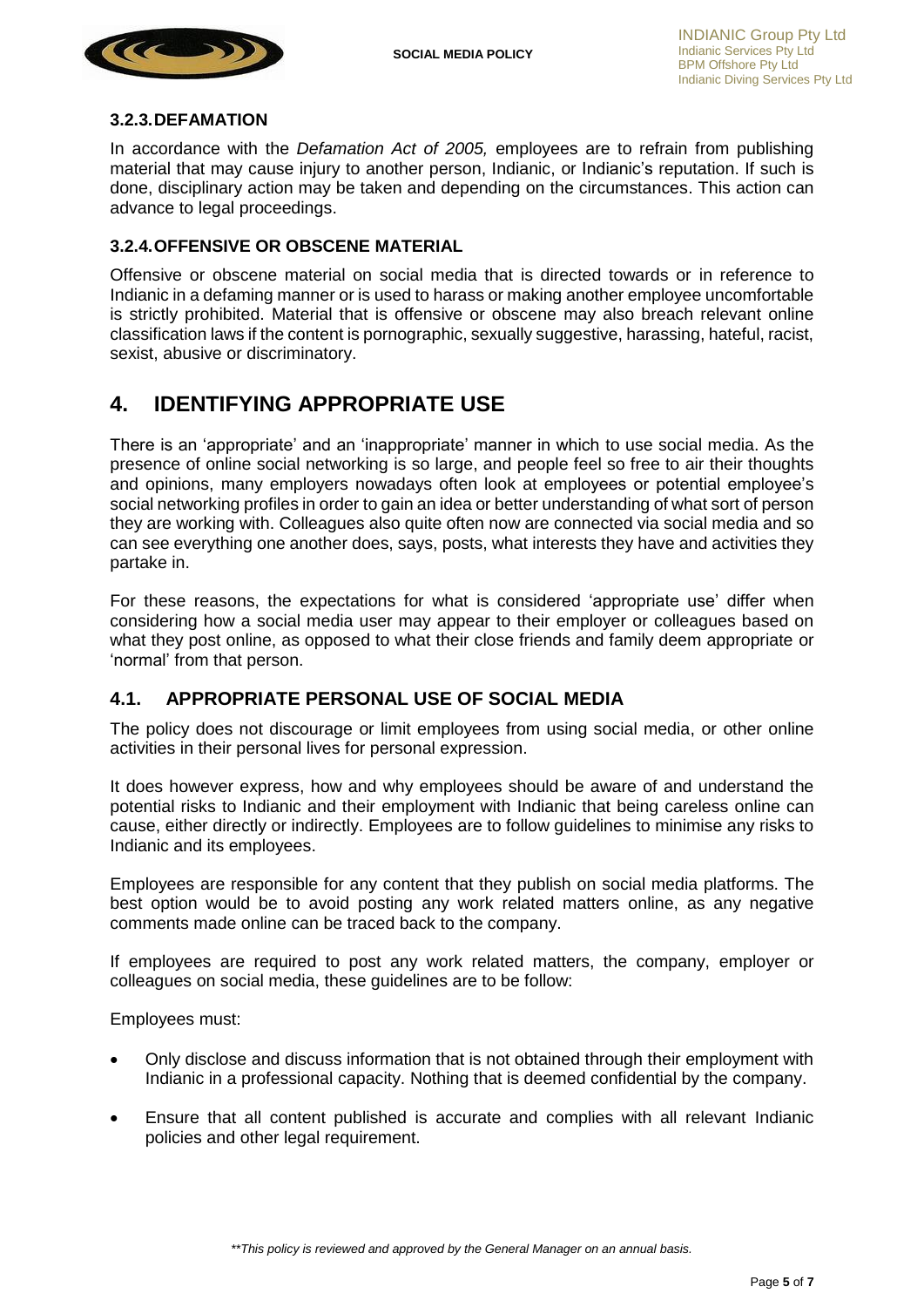

- Clearly state that views expressed are personal and are not representative of the company.
- Be polite and respectful, so as to not misrepresent themselves or the company.
- Adhere to the terms of use for using social media platforms or websites.
- Adhere to relevant legislation including copyright, privacy, defamation, harassment and discrimination, any other applicable laws, and Indianic's policies.

Employees must avoid:

- Posting material that is offensive, obscene, defamatory, threatening, harassing, bullying, discriminatory, hateful, racist, sexist, breaches copyright, or is otherwise unlawful.
- Posting material that is, or might be considered threatening, harassing, bullying or discriminatory towards another employee or subcontractor of Indianic.
- Implying that they are authorised to speak as a representative of Indianic, or giving the impression that the views expressed are those of Indianic.
- Using the identity of another employee, subcontractor or other person involved with Indianic.
- Using or disclosing any confidential or personal information obtained as an employee of Indianic.
- Commenting or posting on any material that might otherwise disgrace or damage Indianic's reputation.

## <span id="page-5-0"></span>**5. INDIANIC CONFIDENTIALITY AGREEMENT**

Employees are required to familiarise themselves to Indianic's Confidentiality Agreement – HR-AD-001 and signed the agreement upon commencement of their employment. Employees should see and speak to the HR Officer if it has not been action.

'Confidential Information' is defined in the Confidentiality Agreement as:

- Information which is, by nature, confidential.
- Information which is specified by a party to be confidential.
- Information which a party knows or ought to know is confidential.
- All information or material that has or could have commercial value or other utility in the business which the disclosing party is engaged.
- Personnel information (including employees, subcontractors, contractors, agents and/or authorised representatives).
- Personal information (refer to the *Privacy Act 1988 (Cth)*).
- All Indianic policies, plans, procedures, systems, financial records and project development details.